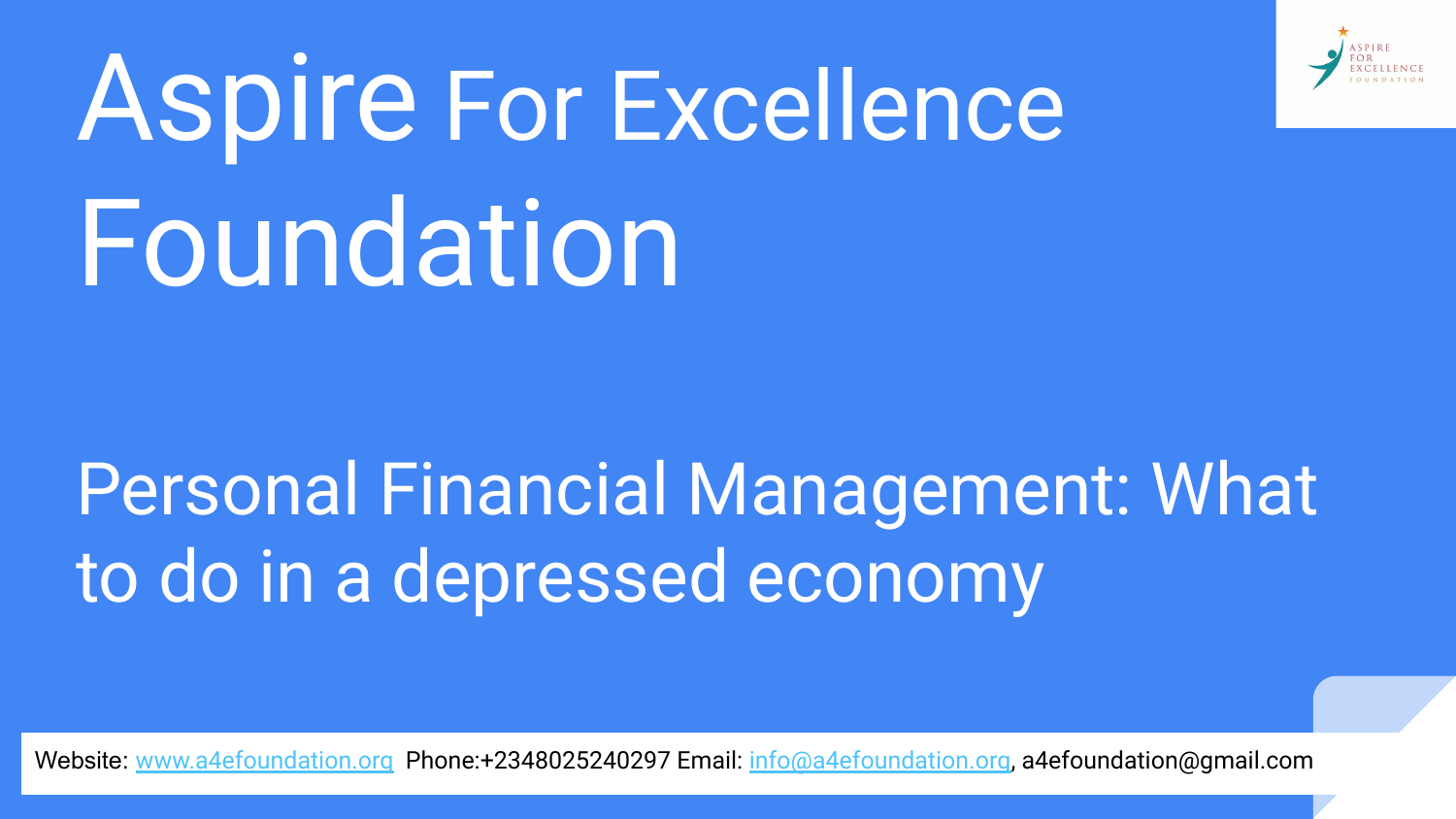

### Recap: Preparing for a Post COVID-19 world - the new normal

Welcome to a **VUCA** world

Facts and figures about the **impact** of **COVID-19**

The first law of **LIFE** : **Self preservation**

Personal discipline and adaptability



Welcome to the **NEW NORMAL**: Exploring new opportunities ( Be creative/Innovative)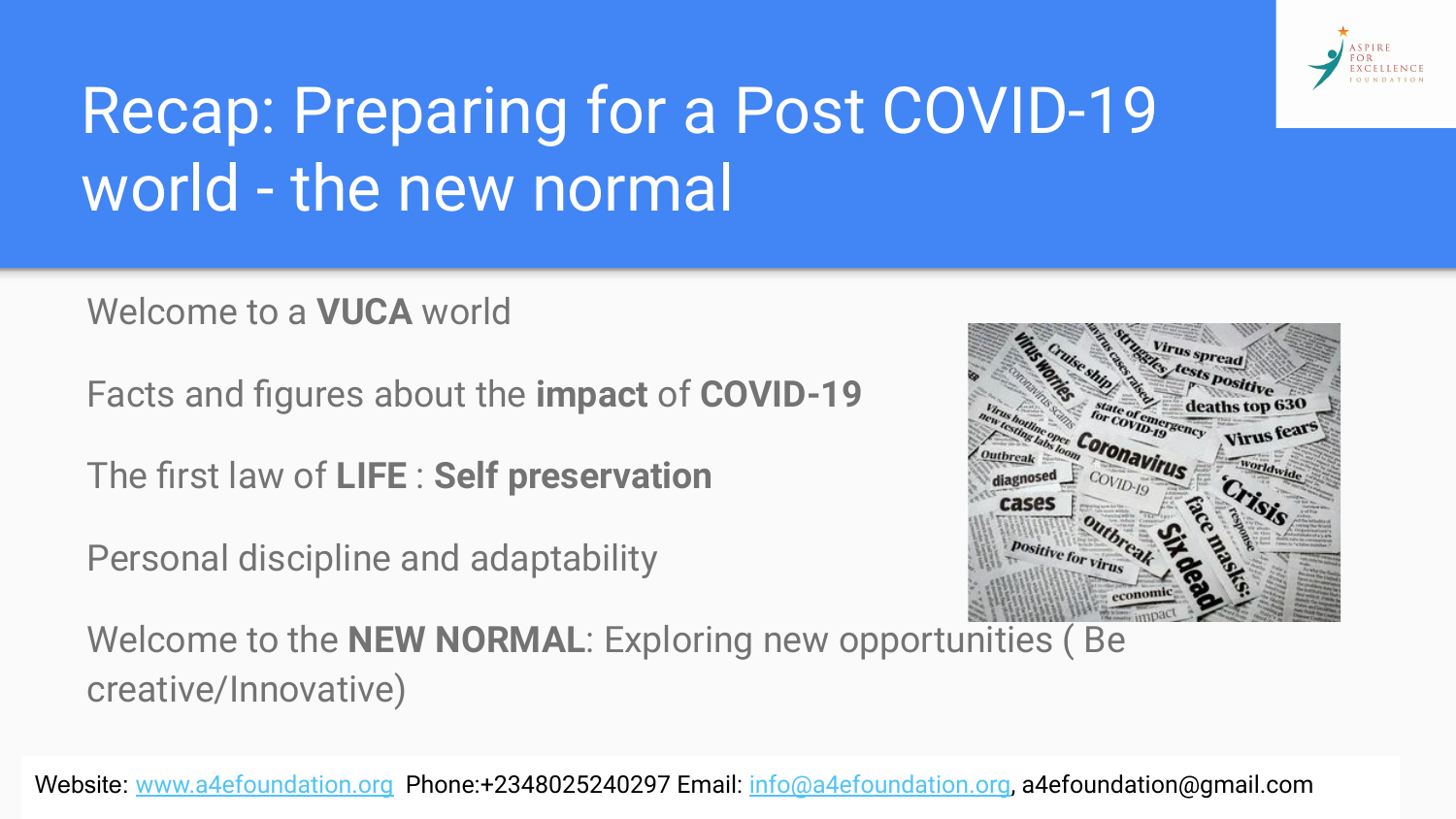

#### What is personal financial management?

PFM (Personal Financial Management) is the process whereby an individual regularly assesses his/her financial situation/resources in order to meet one's financial goals. It may include such activities such as income generation, spending, saving, investing, and protection

● **Networth** = **Sum of Assets** – **Sum of Liabilities**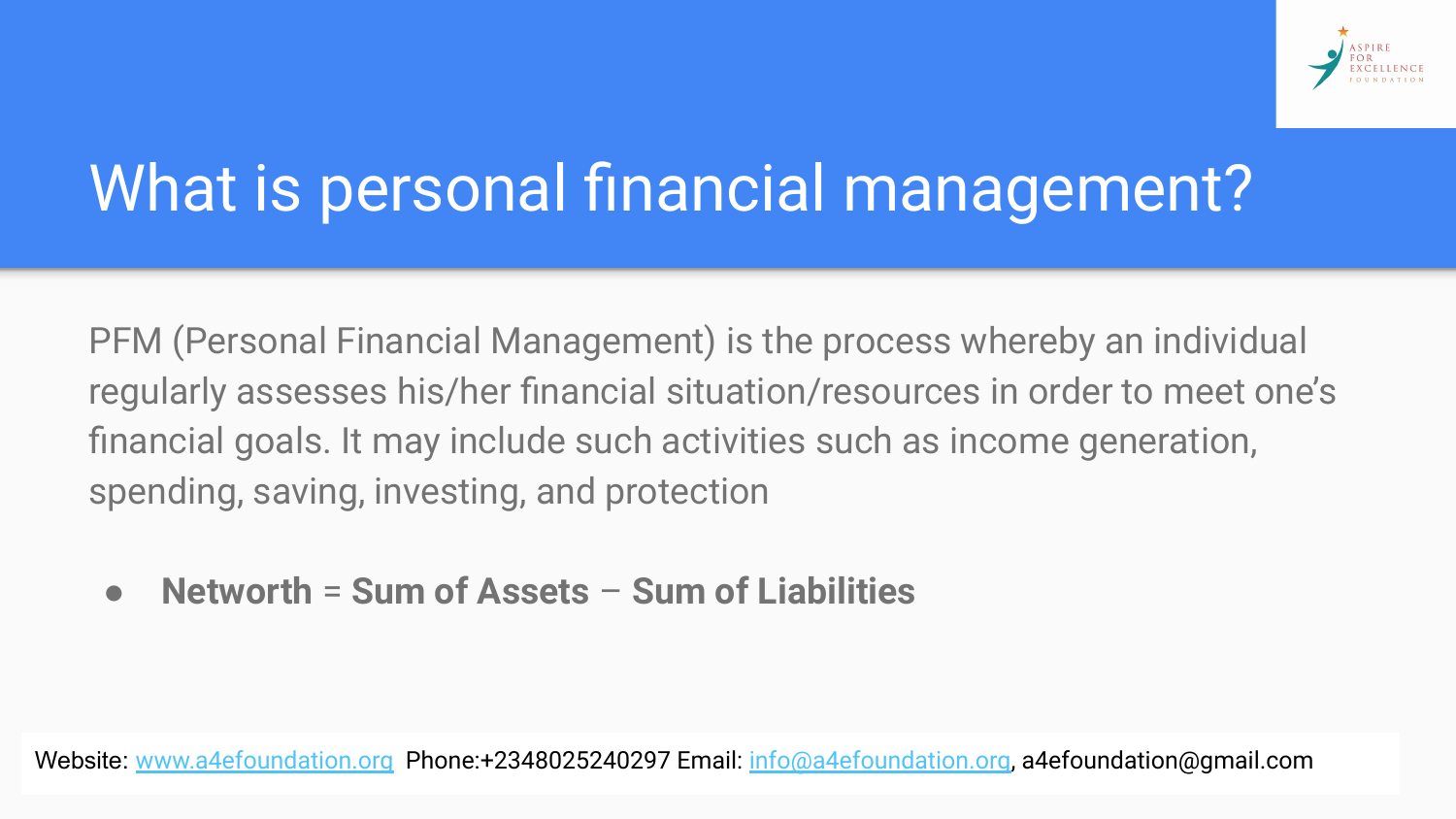

#### What is a depressed economy?

● Depression can also be defined as a severe and prolonged recession. A recession is a situation of declining economic activity. Declining economic activity is characterized by falling output and employment levels. Generally, when an economy continues to suffer recession for two or more quarters, it is called depression.

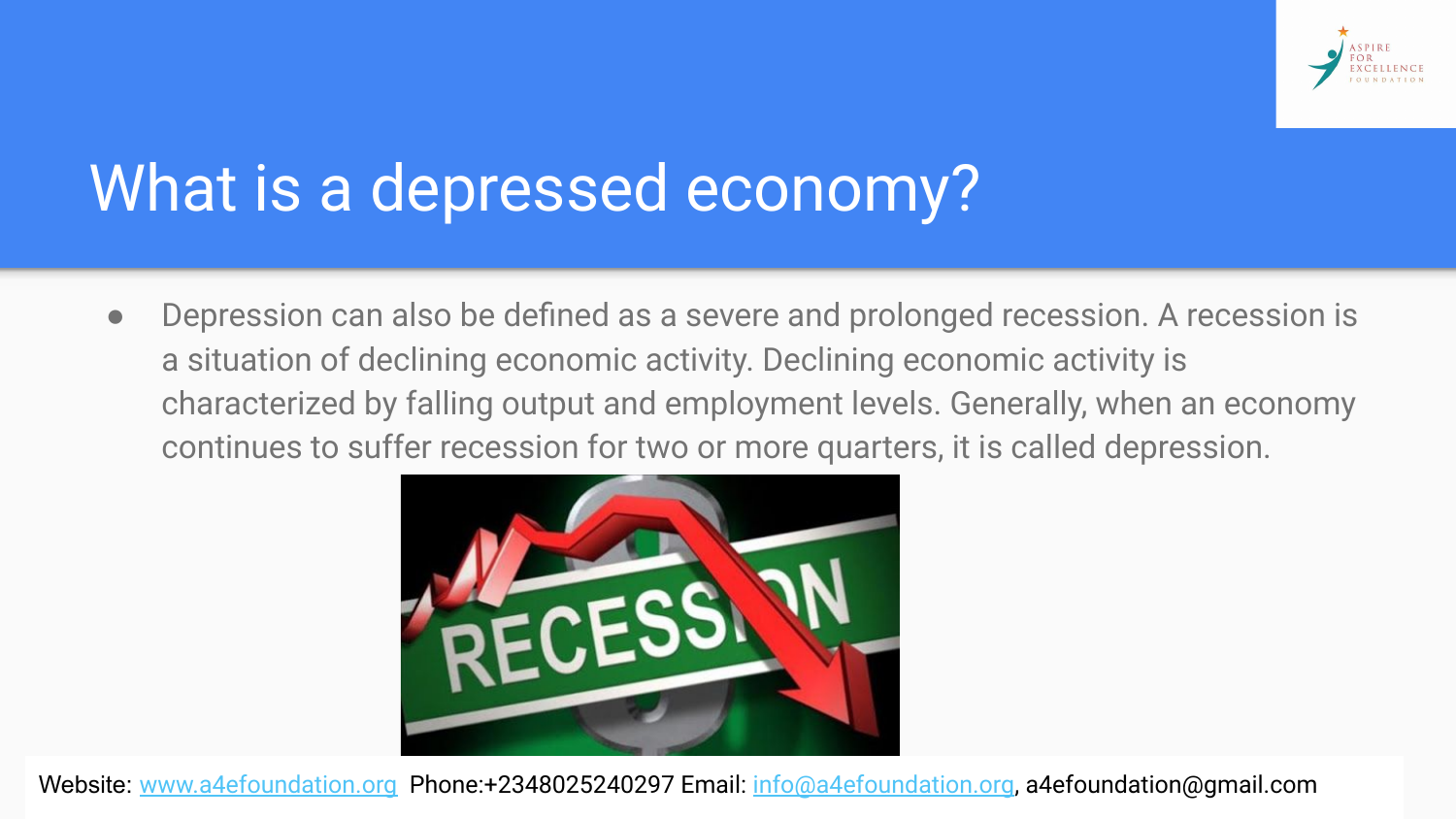

#### Characteristics of a depressed economy

- Substantial increase in Unemployment
- Sustained asset price volatility and falling currency values
- **Bankruptcies**
- Sovereign debt defaults
- Reduced trade and global commerce
- Bear market in stock
- Increased cost of living
- Low spending
- **Inflation**



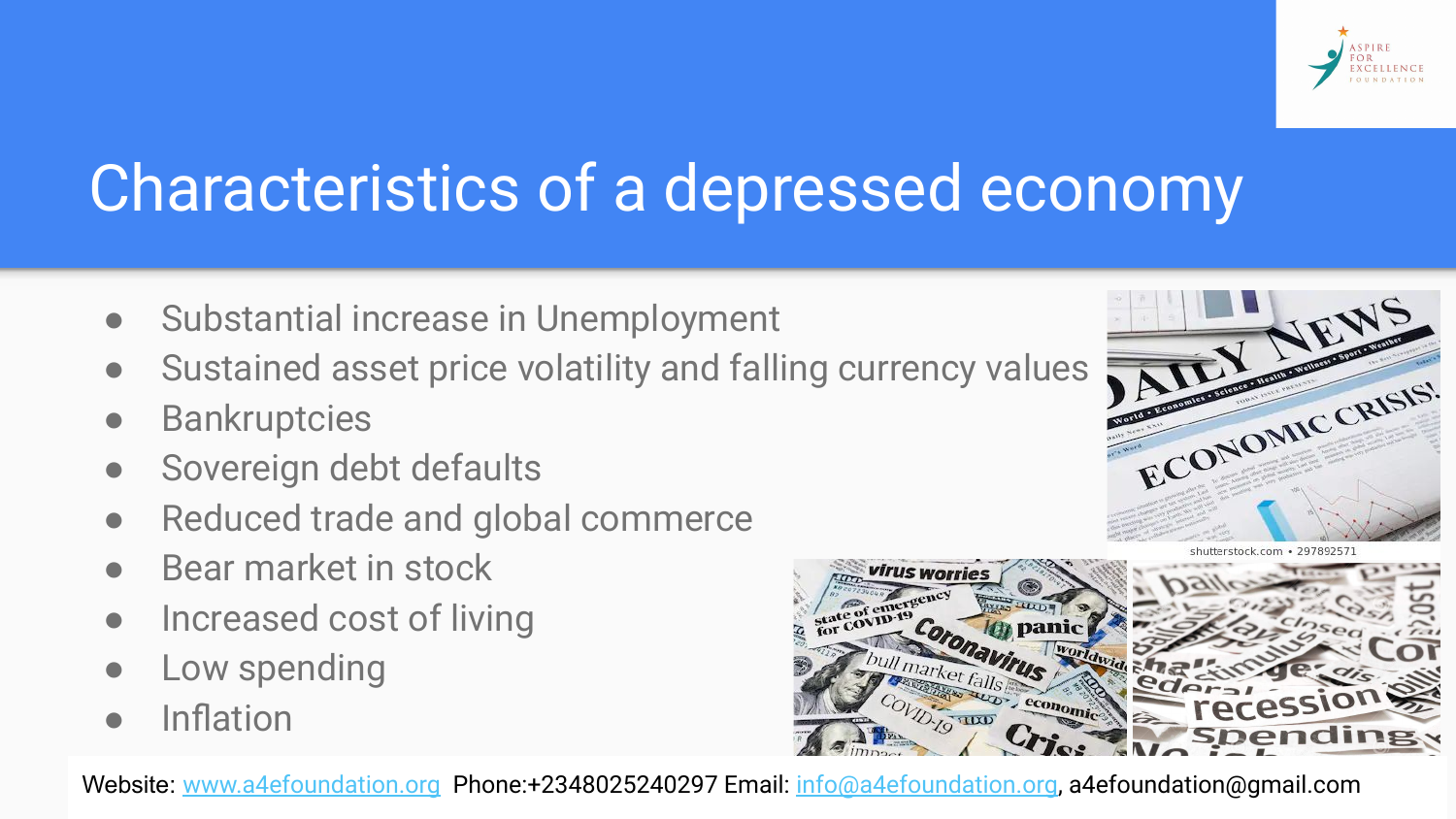

#### Unlearning negative personal financial habits

- 1. Overnight & not having ENOUGH mentality: Get rich quick schemes
- 2. The twin killers : Waste & Haste (Impulse and emotional purchases)
- 3. Avoid Parkinson's law: Expenses always rise to meet Income
- 4. Avoid Debt: Except for income generation asset
- 5. Avoid the POVERTY CYCLE: Earn money + Spend it all on BILLS
- 6. Not setting aside emergency funds/Rainy day funds
- 7. Bad financial adviser or No accountability partner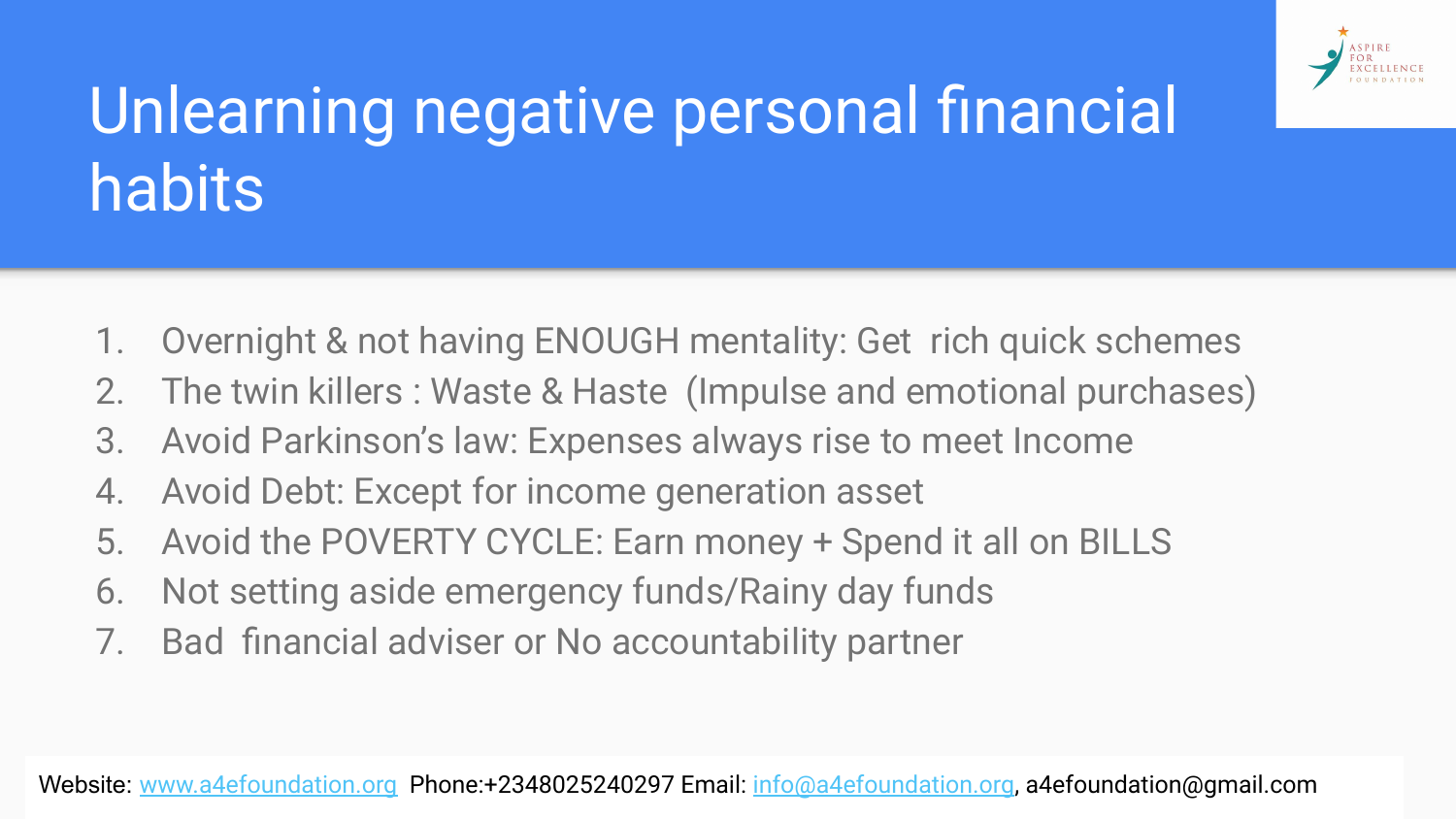

#### Relearning positive financial habits

- 1. Develop a wealth oriented mindset: You are the only one holding you back
- 2. Set your written Financial Goal and Plan: 3-5-10 YEARS from now
- 3. Stick to your budget: 70-20-10 or 50% (NEEDS)-30% (WANTS)-20% (SAVINGS/DEBT)
- 4. Delay gratification : Build your discipline muscles
- 5. Track your expenses regularly
- 6. Investigate before you invest
- 7. Build social capital: Connections and Influence propel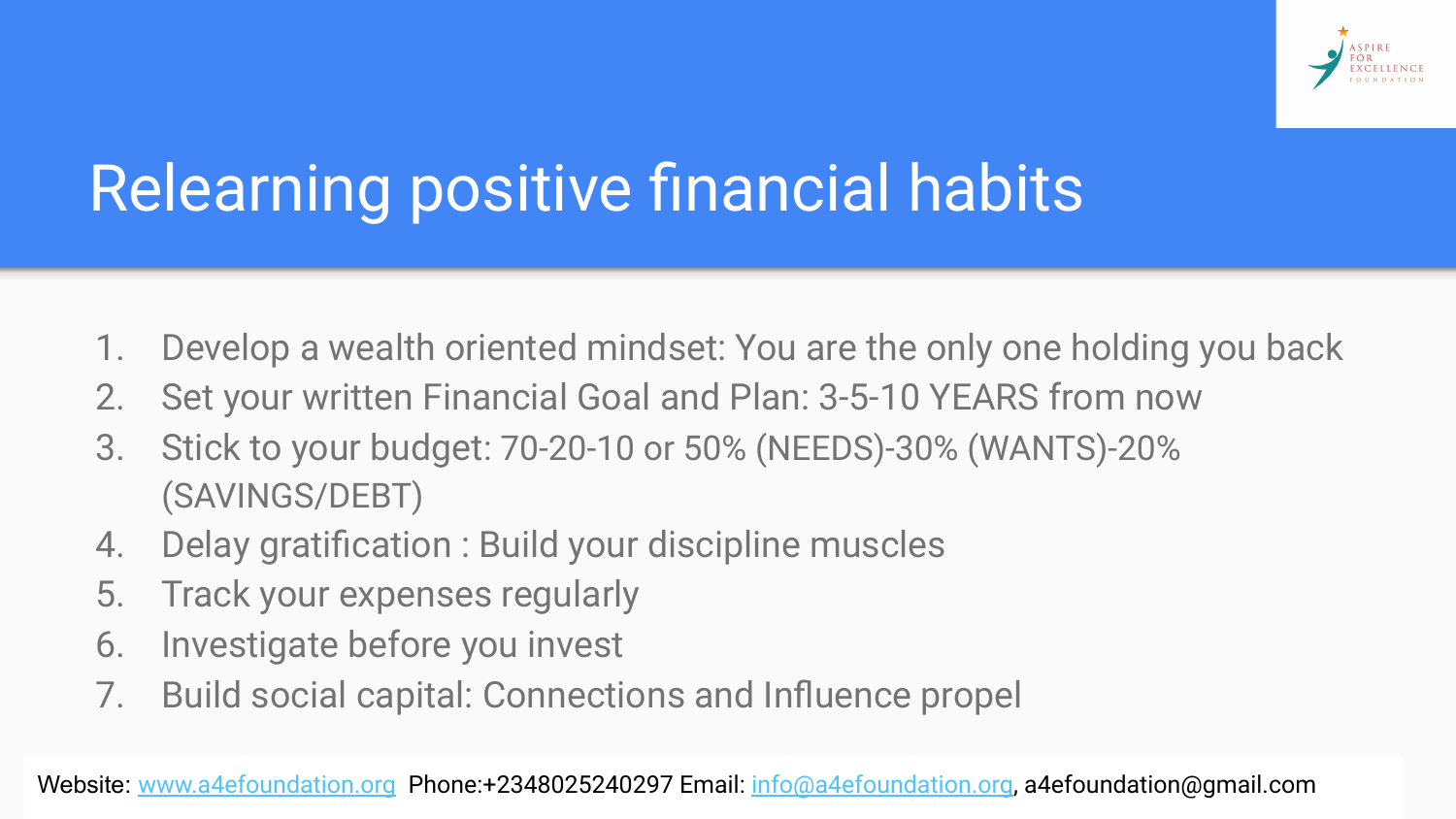

## Starting your personal financial freedom journey

- 1. Learn to earn  $\oint$ : Invest in yourself first and continually
- 2. **Work now & be the best at it**
- 3. **Pay yourself first**  $\mathcal{L}$ **:** Save/Invest a percentage of your monthly income
- 4. **Wealth** = Financial Intelligence + Financial Planning + Financial Discipline
- 5. **Wealth Creation Trinity** = Capital Market Real Estate Job/Business
- 6. **Build for the long term:** It takes time to grow wealth
- 7. **Net worth**  $\frac{1}{2}$  = Getting additional income + Reducing expenses
- **8. Discover & develop your gifts/talents/potential.**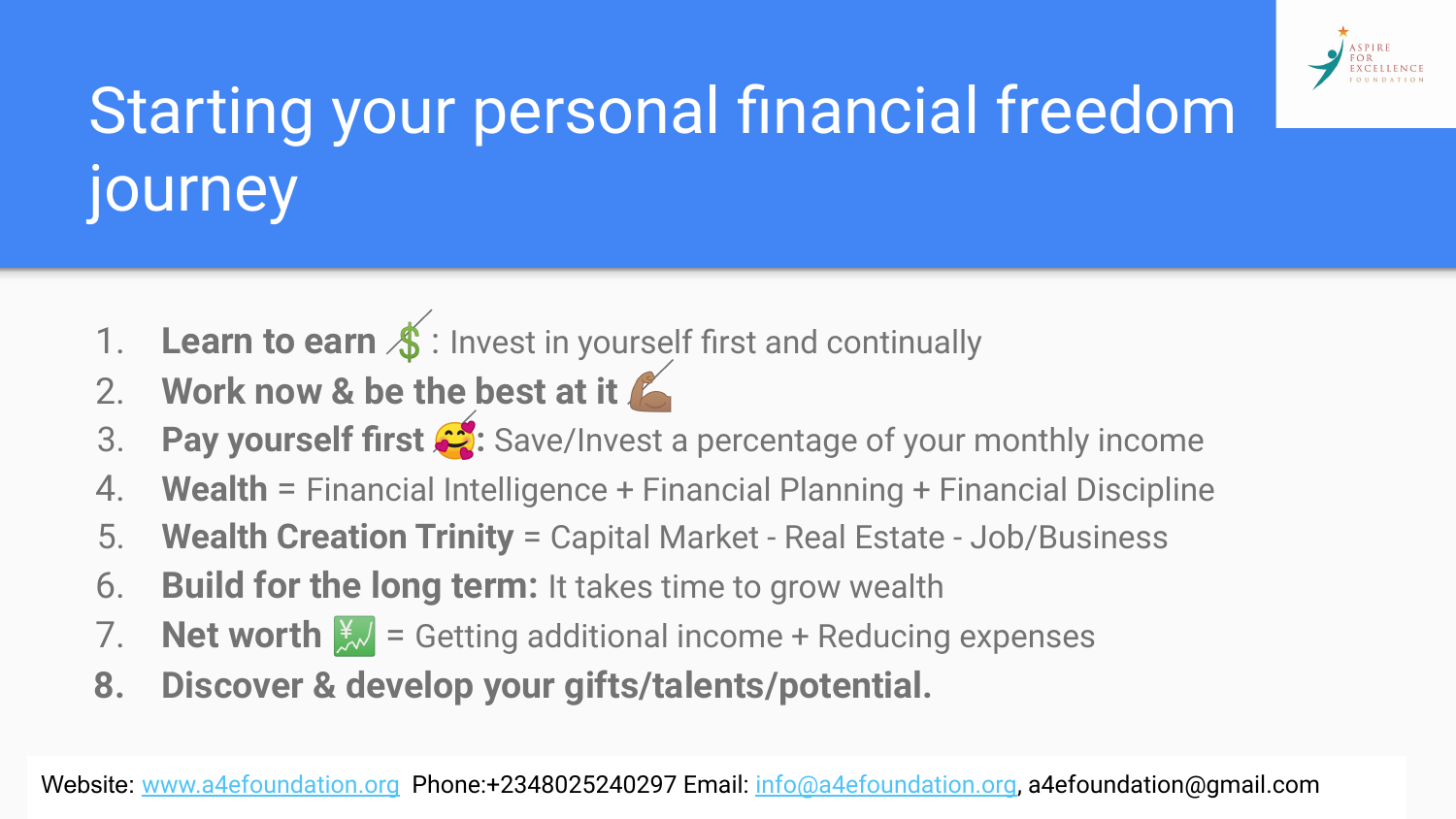

#### Feedback Session

#### Ibukun experience narration